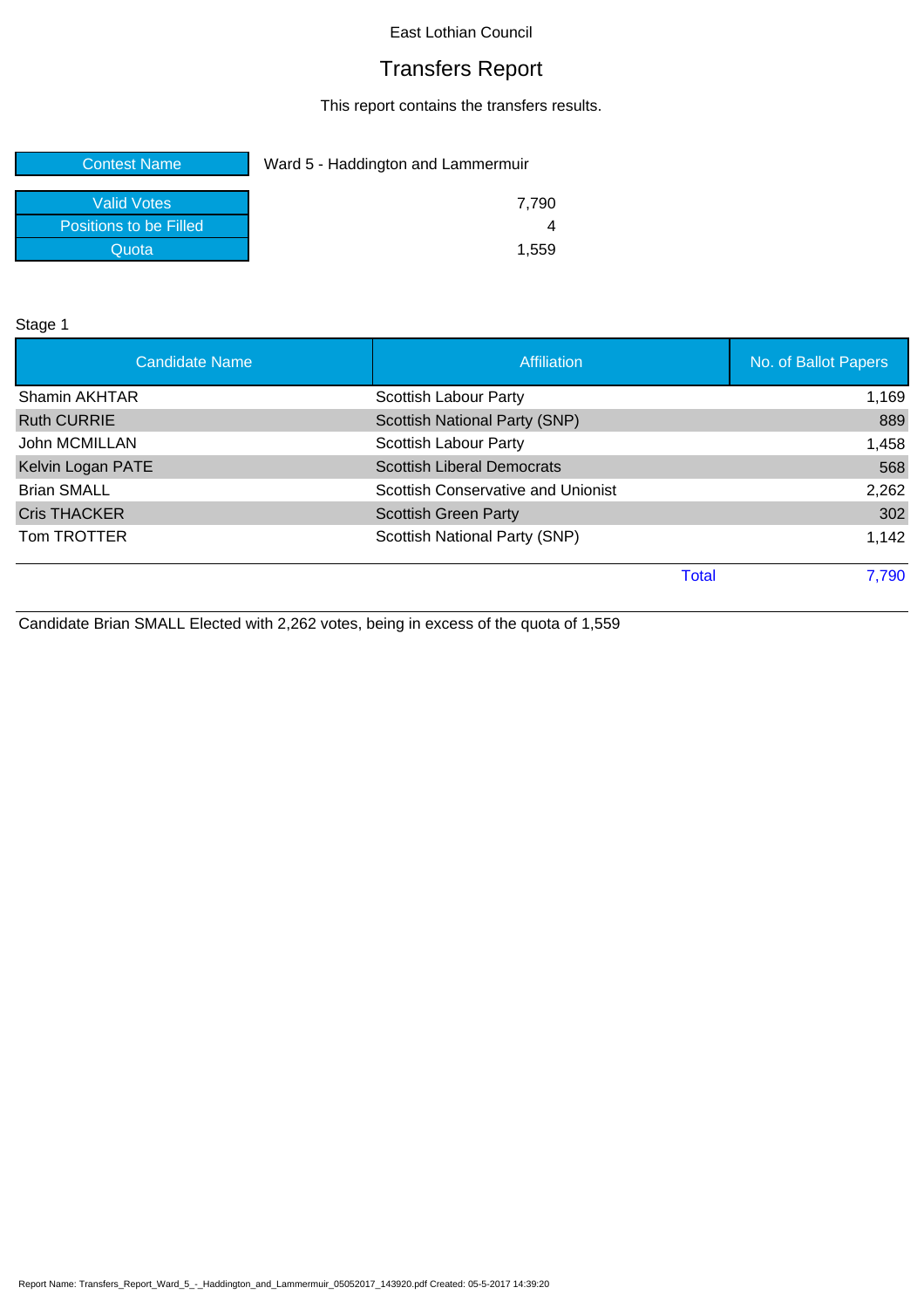# Transfers Report

This report contains the transfers results.

### Stage 2 - Surplus of Brian SMALL

| Action                                  | <b>Total No. of Ballot</b><br><b>Papers</b> | <b>Transfer Value</b> | <b>Votes Transferred</b> |
|-----------------------------------------|---------------------------------------------|-----------------------|--------------------------|
| <b>Transfer to Shamin AKHTAR</b>        | 208                                         | 0.31078               | 64.64224                 |
| <b>Transfer to Ruth CURRIE</b>          | 15                                          | 0.31078               | 4.66170                  |
| Transfer to John MCMILLAN               | 435                                         | 0.31078               | 135.18930                |
| Transfer to Kelvin Logan PATE           | 716                                         | 0.31078               | 222.51848                |
| <b>Transfer to Brian SMALL</b>          | 0                                           | 0.00000               | 0.00000                  |
| <b>Transfer to Cris THACKER</b>         | 88                                          | 0.31078               | 27.34864                 |
| Transfer to Tom TROTTER                 | 36                                          | 0.31078               | 11.18808                 |
| Value of non-transferable ballot papers |                                             |                       | 237.45156                |
|                                         | <b>Total</b>                                |                       | 703.00000                |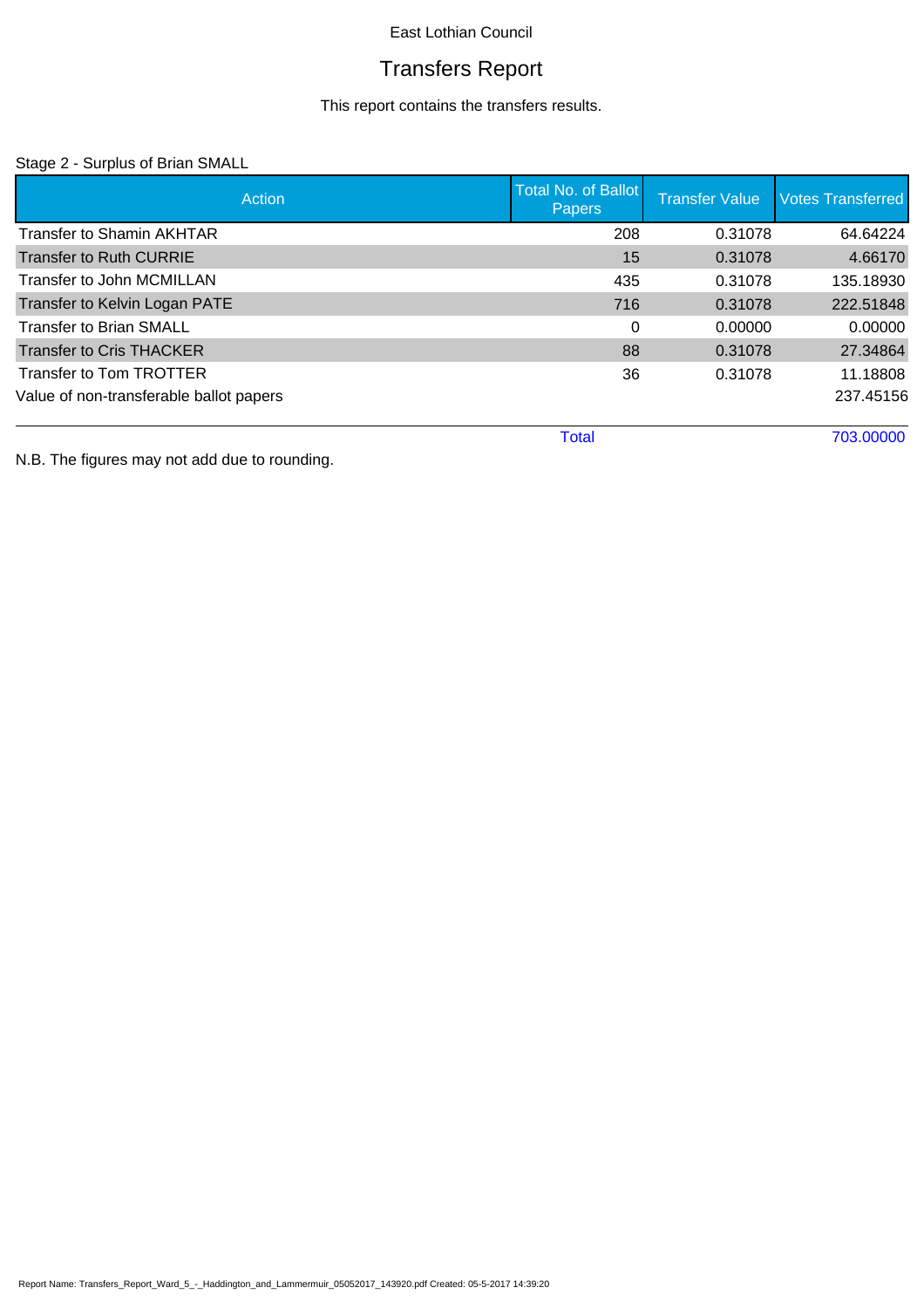# Transfers Report

This report contains the transfers results.

### Stage 3 - Surplus of John MCMILLAN

| Action                                  | Total No. of Ballot<br><b>Papers</b> | <b>Transfer Value</b> | <b>Votes Transferred</b> |
|-----------------------------------------|--------------------------------------|-----------------------|--------------------------|
| <b>Transfer to Shamin AKHTAR</b>        | 193                                  | 0.00666               | 1.28538                  |
| <b>Transfer to Shamin AKHTAR</b>        | 963                                  | 0.02145               | 20.65635                 |
| <b>Transfer to Ruth CURRIE</b>          | 5                                    | 0.00666               | 0.03330                  |
| <b>Transfer to Ruth CURRIE</b>          | 39                                   | 0.02145               | 0.83655                  |
| Transfer to John MCMILLAN               | 0                                    | 0.00000               | 0.00000                  |
| Transfer to Kelvin Logan PATE           | 112                                  | 0.00666               | 0.74592                  |
| Transfer to Kelvin Logan PATE           | 165                                  | 0.02145               | 3.53925                  |
| <b>Transfer to Brian SMALL</b>          | $\Omega$                             | 0.00000               | 0.00000                  |
| <b>Transfer to Cris THACKER</b>         | 8                                    | 0.00666               | 0.05328                  |
| <b>Transfer to Cris THACKER</b>         | 46                                   | 0.02145               | 0.98670                  |
| <b>Transfer to Tom TROTTER</b>          | 4                                    | 0.00666               | 0.02664                  |
| Transfer to Tom TROTTER                 | 102                                  | 0.02145               | 2.18790                  |
| Value of non-transferable ballot papers |                                      |                       | 3.83803                  |
|                                         | <b>Total</b>                         |                       | 34.18930                 |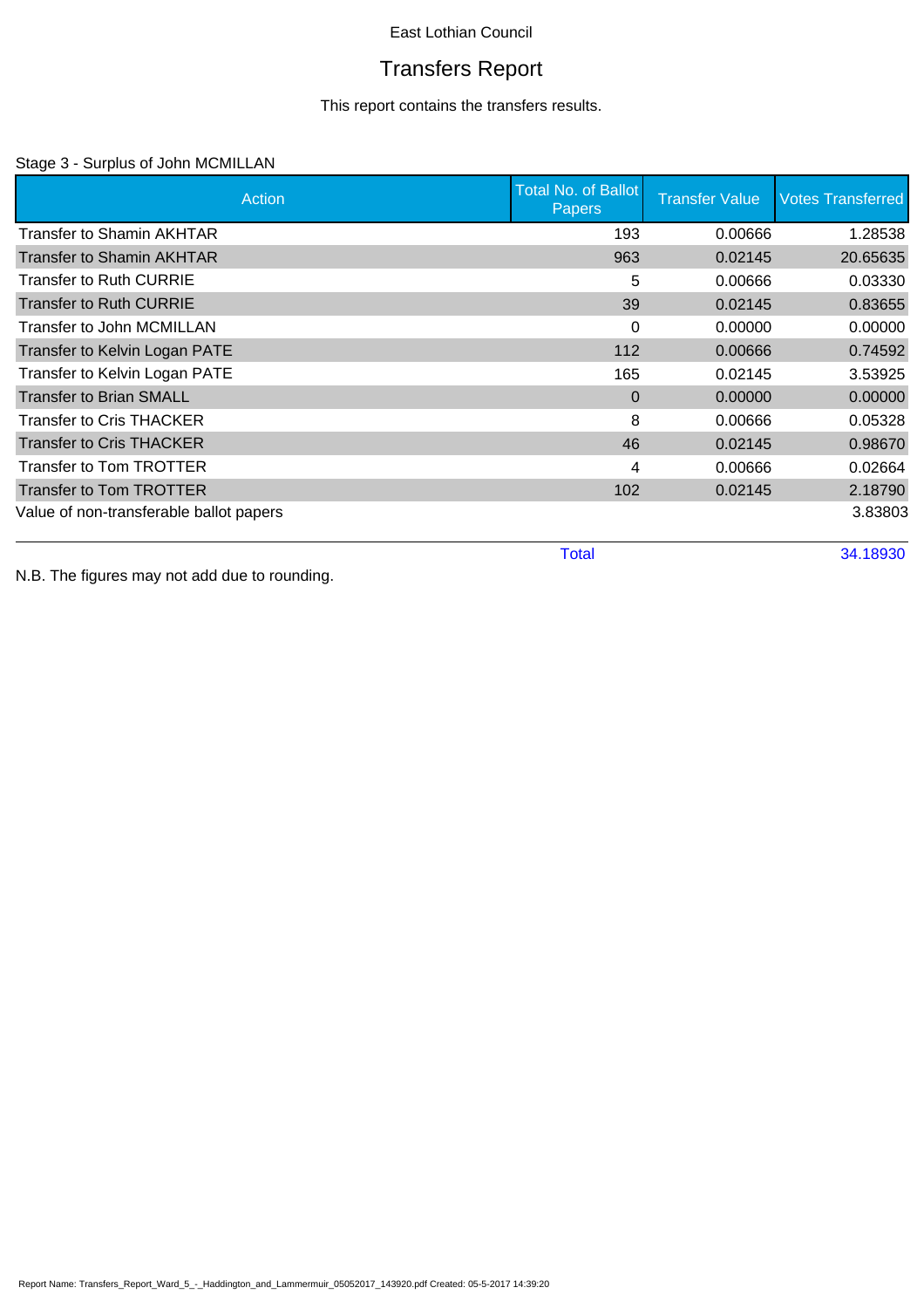# Transfers Report

This report contains the transfers results.

### Stage 4 - Exclusion of Cris THACKER

| Action                                  | <b>Total No. of Ballot</b><br>Papers | <b>Transfer Value</b> | <b>Votes Transferred</b> |
|-----------------------------------------|--------------------------------------|-----------------------|--------------------------|
| <b>Transfer to Shamin AKHTAR</b>        | 18                                   | 0.02145               | 0.38610                  |
| <b>Transfer to Shamin AKHTAR</b>        | 11                                   | 0.31078               | 3.41858                  |
| <b>Transfer to Shamin AKHTAR</b>        | 57                                   | 1.00000               | 57.00000                 |
| <b>Transfer to Ruth CURRIE</b>          |                                      | 0.02145               | 0.02145                  |
| <b>Transfer to Ruth CURRIE</b>          | 2                                    | 0.31078               | 0.62156                  |
| <b>Transfer to Ruth CURRIE</b>          | 52                                   | 1.00000               | 52.00000                 |
| <b>Transfer to John MCMILLAN</b>        | 0                                    | 0.00000               | 0.00000                  |
| Transfer to Kelvin Logan PATE           | $\overline{2}$                       | 0.00666               | 0.01332                  |
| Transfer to Kelvin Logan PATE           | 12                                   | 0.02145               | 0.25740                  |
| Transfer to Kelvin Logan PATE           | 36                                   | 0.31078               | 11.18808                 |
| Transfer to Kelvin Logan PATE           | 83                                   | 1.00000               | 83.00000                 |
| <b>Transfer to Brian SMALL</b>          | $\Omega$                             | 0.00000               | 0.00000                  |
| <b>Transfer to Tom TROTTER</b>          | 6                                    | 0.02145               | 0.12870                  |
| <b>Transfer to Tom TROTTER</b>          | 4                                    | 0.31078               | 1.24312                  |
| Transfer to Tom TROTTER                 | 79                                   | 1.00000               | 79.00000                 |
| Value of non-transferable ballot papers |                                      |                       | 42.11031                 |
|                                         | <b>Total</b>                         |                       | 330.38862                |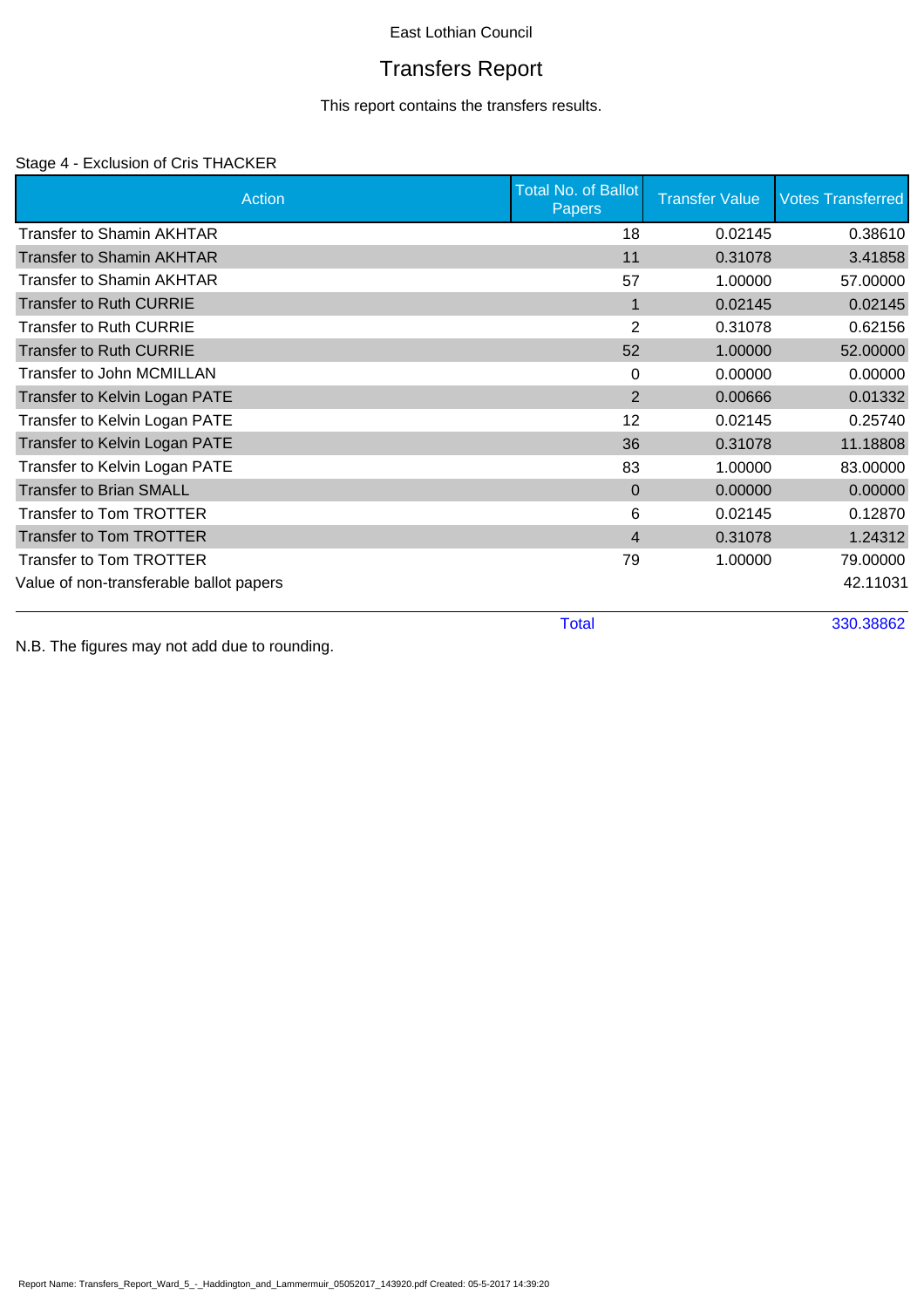# Transfers Report

This report contains the transfers results.

### Stage 5 - Exclusion of Kelvin Logan PATE

| Action                                  | Total No. of Ballot<br><b>Papers</b> | <b>Transfer Value</b> | <b>Votes Transferred</b> |
|-----------------------------------------|--------------------------------------|-----------------------|--------------------------|
| Transfer to Shamin AKHTAR               | 51                                   | 0.00666               | 0.33966                  |
| Transfer to Shamin AKHTAR               | 58                                   | 0.02145               | 1.24410                  |
| Transfer to Shamin AKHTAR               | 226                                  | 0.31078               | 70.23628                 |
| Transfer to Shamin AKHTAR               | 239                                  | 1.00000               | 239.00000                |
| <b>Transfer to Ruth CURRIE</b>          | 5                                    | 0.02145               | 0.10725                  |
| <b>Transfer to Ruth CURRIE</b>          | 7                                    | 0.31078               | 2.17546                  |
| <b>Transfer to Ruth CURRIE</b>          | 58                                   | 1.00000               | 58.00000                 |
| <b>Transfer to John MCMILLAN</b>        | $\Omega$                             | 0.00000               | 0.00000                  |
| Transfer to Brian SMALL                 | 0                                    | 0.00000               | 0.00000                  |
| <b>Transfer to Cris THACKER</b>         | 0                                    | 0.00000               | 0.00000                  |
| <b>Transfer to Tom TROTTER</b>          | 3                                    | 0.00666               | 0.01998                  |
| Transfer to Tom TROTTER                 | 25                                   | 0.02145               | 0.53625                  |
| <b>Transfer to Tom TROTTER</b>          | 21                                   | 0.31078               | 6.52638                  |
| Transfer to Tom TROTTER                 | 84                                   | 1.00000               | 84.00000                 |
| Value of non-transferable ballot papers |                                      |                       | 427.07709                |
|                                         | <b>Total</b>                         |                       | 889.26245                |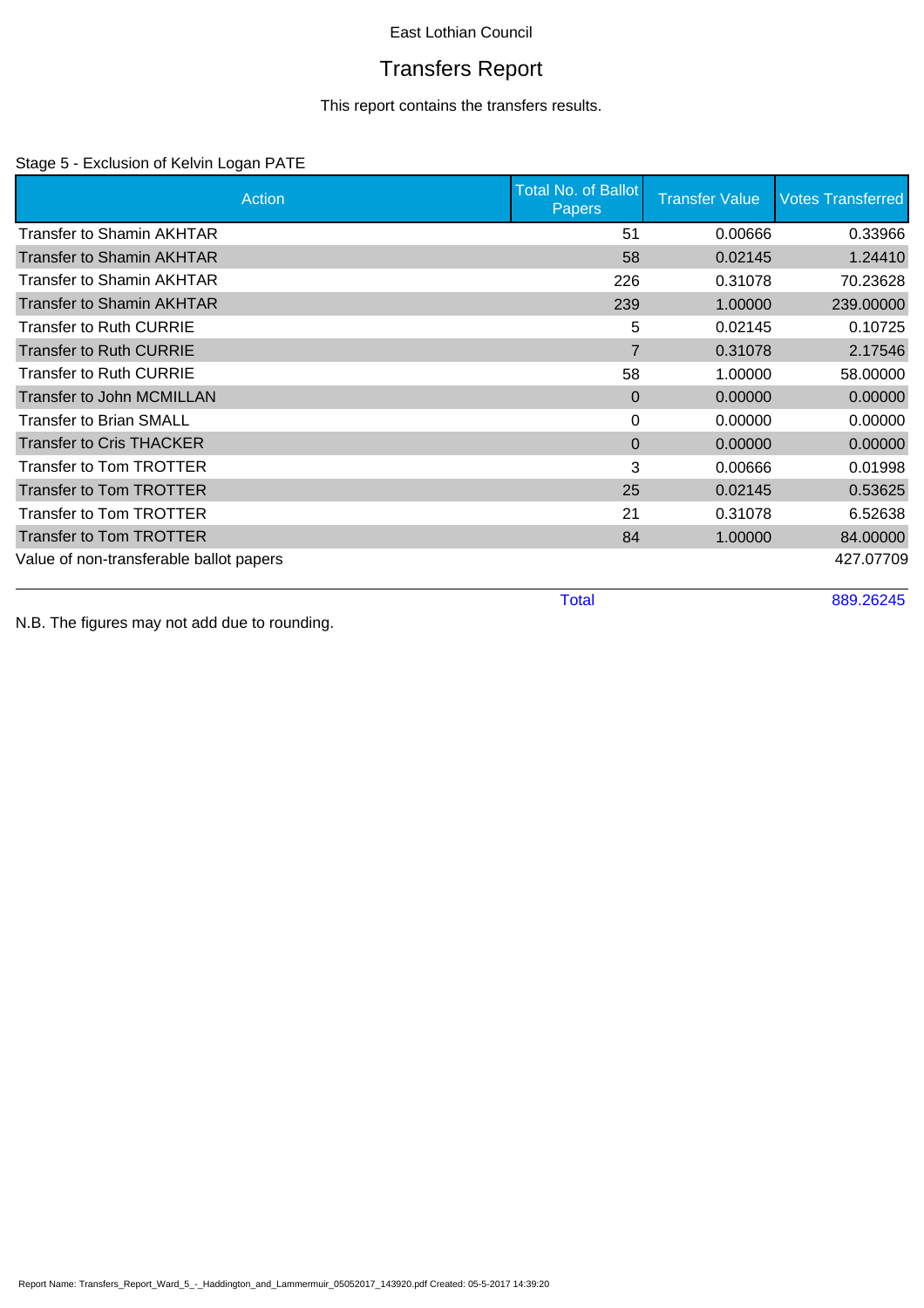# Transfers Report

This report contains the transfers results.

### Stage 6 - Surplus of Shamin AKHTAR

| Action                                  | <b>Total No. of Ballot</b><br><b>Papers</b> | <b>Transfer Value</b> | <b>Votes Transferred</b> |
|-----------------------------------------|---------------------------------------------|-----------------------|--------------------------|
| <b>Transfer to Shamin AKHTAR</b>        | 0                                           | 0.00000               | 0.00000                  |
| <b>Transfer to Ruth CURRIE</b>          | 17                                          | 0.00027               | 0.00459                  |
| <b>Transfer to Ruth CURRIE</b>          | 90                                          | 0.00089               | 0.08010                  |
| <b>Transfer to Ruth CURRIE</b>          | 57                                          | 0.01302               | 0.74214                  |
| <b>Transfer to Ruth CURRIE</b>          | 216                                         | 0.04191               | 9.05256                  |
| Transfer to John MCMILLAN               | $\Omega$                                    | 0.00000               | 0.00000                  |
| Transfer to Kelvin Logan PATE           | 0                                           | 0.00000               | 0.00000                  |
| <b>Transfer to Brian SMALL</b>          | $\Omega$                                    | 0.00000               | 0.00000                  |
| <b>Transfer to Cris THACKER</b>         | 0                                           | 0.00000               | 0.00000                  |
| <b>Transfer to Tom TROTTER</b>          | 13                                          | 0.00027               | 0.00351                  |
| Transfer to Tom TROTTER                 | 120                                         | 0.00089               | 0.10680                  |
| <b>Transfer to Tom TROTTER</b>          | 38                                          | 0.01302               | 0.49476                  |
| Transfer to Tom TROTTER                 | 141                                         | 0.04191               | 5.90931                  |
| Value of non-transferable ballot papers |                                             |                       | 51.81492                 |

Total 68.20869